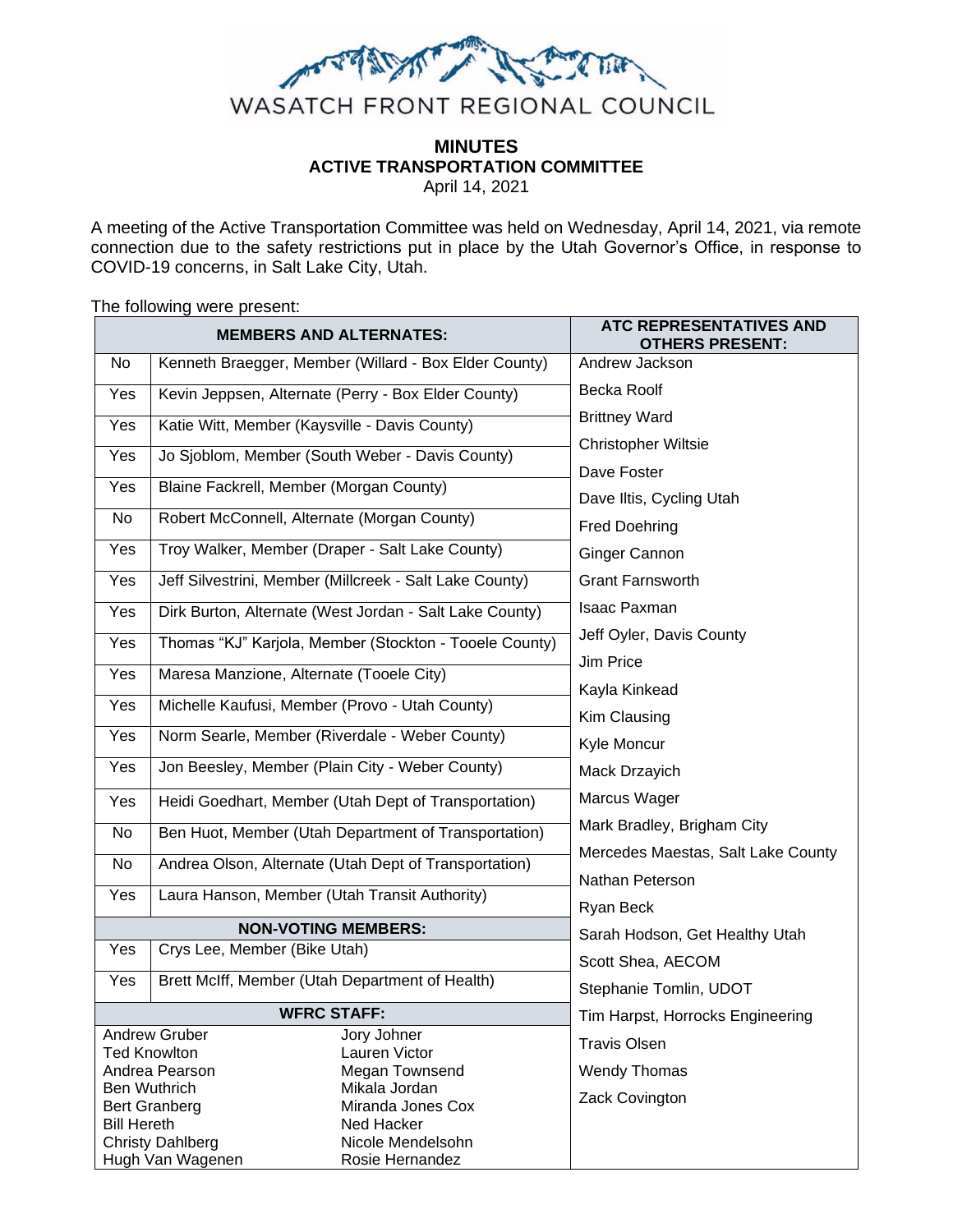Minutes – Active Transportation Committee April 14, 2021 Page 2

#### **1. Introductions and Consent Agenda [00:00:01]**

Mayor Jo Sjoblom, Chair, welcomed Active Transportation Committee members and guests and called the meeting to order at 9:47am.

#### **a. ACTION: Approval of Minutes [00:24:00]**

Mayor Sjoblom entertained a motion to approve the minutes of the Active Transportation Committee meeting held on March 10, 2021. A motion was made by Commissioner Blaine Fackrell, and seconded by Mayor Troy Walker, that the minutes be approved without changes. The affirmative motion carried unanimously.

#### **2. Chair Report [00:04:26]**

**a. Utah Bike Summit Recap [00:04:26]** Mayor Sjoblom provided a recap on the Utah Bike Summit. **[00:06:17]** Crys Lee, Bike Utah, reported a lot of positive feedback was received from the event.

#### **b. Bike Month Activities in May [00:07:20]**

**[00:07:46]** Mercedes Maestas, Salt Lake County Health Department, provided information on different activities the Salt Lake City Health Department is doing to promote Bike Month. **[00:09:25]** Heidi Goedhart, UDOT, reported on the Zero Fatalities Safety Summit. The workshops will include subject-matter experts on topics related to engineering, enforcement, EMS and others. This will take place from Wednesday, April 14 through Thursday, April 15, and Tuesday, April 20 through Thursday, April 22. **[00:11:30]** Mayor Norm Searle, Riverdale City - Weber County, reported that in celebration of Riverdale's 75<sup>th</sup> Anniversary, they are promoting a Run, Walk, or Roll for 75 miles event, and invited the group to attend. **[00:13:14]** Hugh Van Wagenen, WFRC, informed the group that the League of American Bicyclists has a lot of ideas and promotional material to be used for Bike Month. **[00:15:04]** Miranda Jones Cox, WFRC, provided an update on the American Rescue Plan funding and how those funds can be used towards Active Transportation. **[00:18:31]** Andrew Gruber, WFRC, also reported that the American Jobs Plan pertaining to transportation is proposing \$5 billion towards additional funding for the Transportation Alternatives Program (TAP).

#### **3. Public Comment [00:24:55]**

Mayor Sjoblom opened the meeting for public comment. There were none.

**4. Presentation: Mobile Active Transportation Tours [00:25:18]** Hugh Van Wagenen, WFRC, gave a brief history of Mobile Active Transportation Tours (MATT) and an overview of tours planned for this year. Tours planned for this year are scheduled for May 25 in Daybreak, July (TBD) in Northern Davis / Weber Counties, and September (TBD) in Lehi Tech Corridor. **[00:32:33]** Discussion from the group ensued concerning elements they would like to focus on during the MATT.